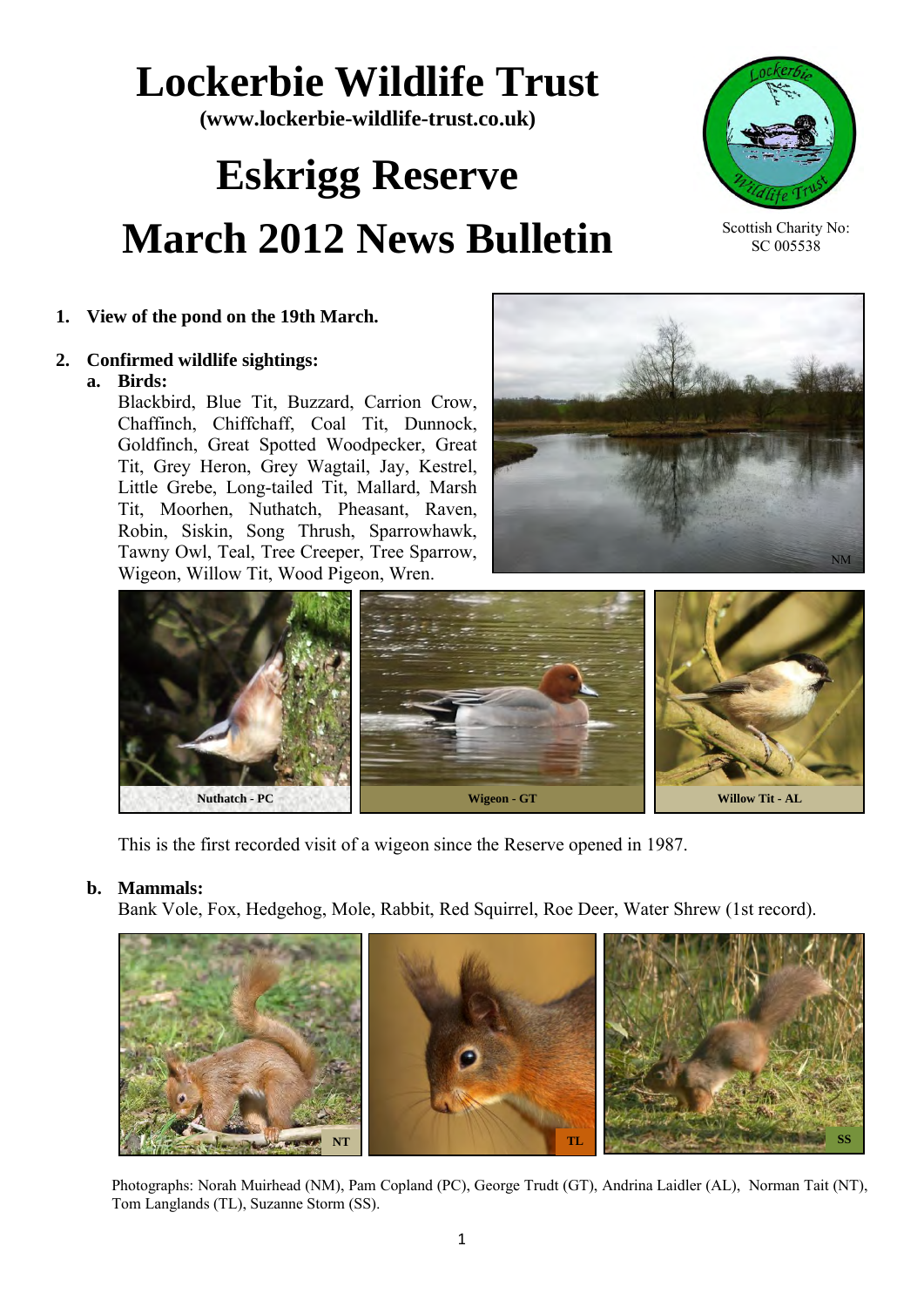### **c. Insects:**



(Photographs by Roddy Armstrong)

**3. Spring at Eskrigg**



(Photographs by Jim Rae)

**Top: Larch needles, Birch leaves, Hawthorn leaves. Middle: Pink Purslane, Gorse, Primrose, Daisy. Bottom: Golden Saxifrage, Coltsfoot, Marsh Marigold, Wood Sorrel.**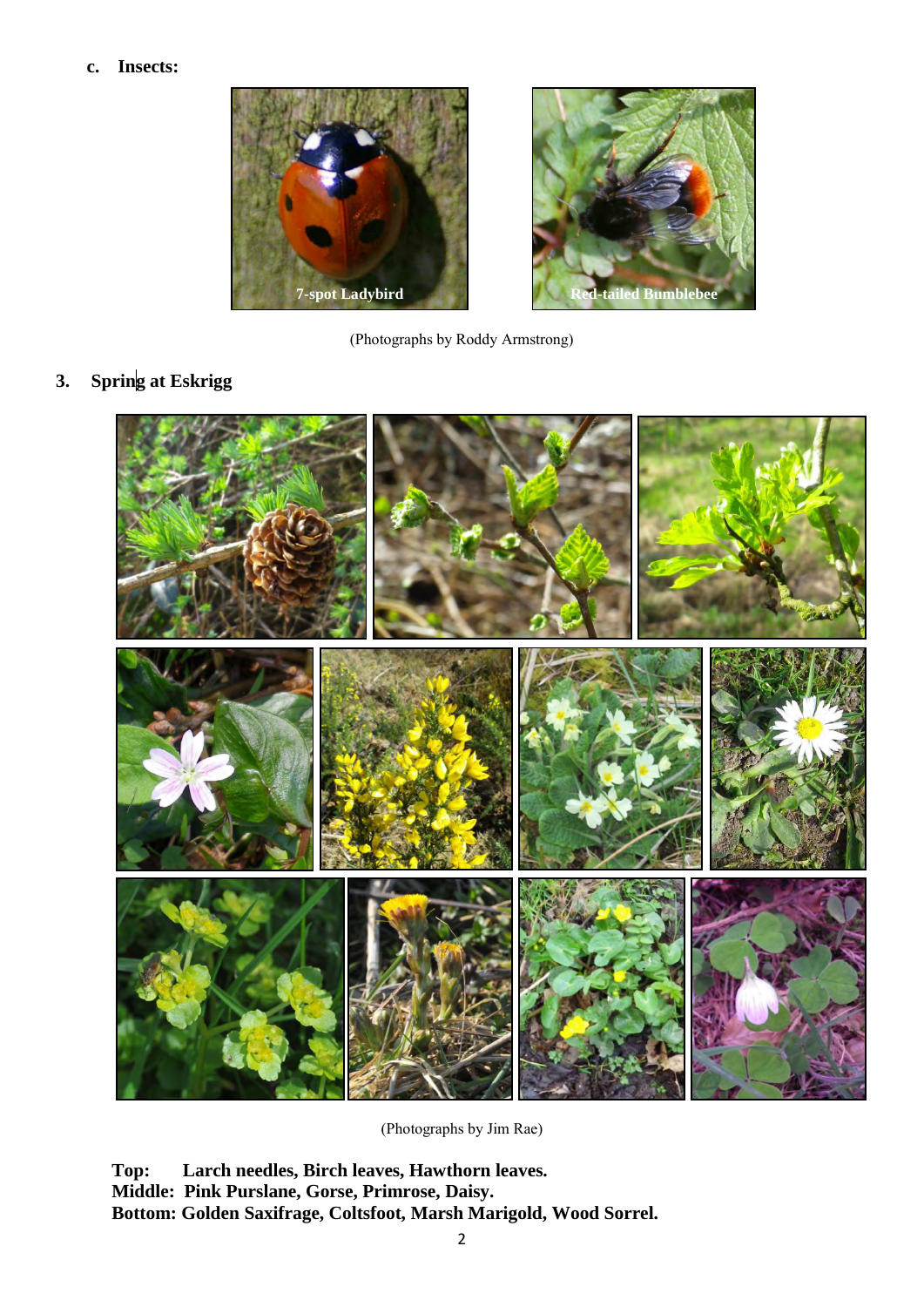## **4. Activities at the Reserve during March:**

**10th March: Nicola Scott** (purple jacket) organised a guided walk from Lockerbie Town Hall to Eskrigg Reserve and back in order to promote the recently published **GoSmart Lockerbie Sustainable Travel Guide**.Copies of the leaflet are available at Eskrigg Centre and at Lockerbie Library. The leaflet gives details of the rail links, road networks, bus routes, walks and bike trails in and around Lockerbie. It also includes a map of the walks and bike trails around Eskrigg Reserve.

**13th March: John Charteris**, Chairman of South West Environmental Action Trust **SWEAT**), presented a cheque for £500.77 to David Hughes, Chairman of Lockerbie Wildlife Trust, to fund a new flat-bottomed work boat and buoyancy aids to assist with maintenance work on the pond and islands at Eskrigg Nature Reserve. Each year pond weed and reedgrass has to be manually cleared from the old curling pond and the vegetation on the islands has to be managed. The boat will be extremely useful in this regard. A wall plaque acknowledging the generous donation will be on permanent display in the Eskrigg Centre.





**19th March: Lockerbie Primary 4/5 Walk for Wildlife.** Elizabeth Graham's P4/5 class organised a sponsored walk on the  $27<sup>th</sup>$  of February to raise funds for Lockerbie Wildlife Trust. Once the sponsor money was all collected in, the class invited the Jim Rae and Bob Glaister to the school to receive a cheque for the magnificent sum of £632.21. In return, Jim presented each pupil with a Certificate of Appreciation. As members know, the red squirrels and birds at Eskrigg Reserve are fed each day in order that there are always animals around for visitors to watch and photograph. The grain, nuts and seeds are very expensive and this donation will help immensely.





## **19th March: LA S1 Environmental Studies Class.**

Under the watchful eye of support teacher Norah Muirhead, the three boys (L to R: Connor Jardine, Lee Gage and Isaac Hann) gave the fence, at the Dumfries Road entrance to the Reserve and Woodland Walks, its annual coat of wood preservative. As visitors to the Reserve can testify, the boys did an excellent job. Over the year, the lads will be practising new skills whilst helping the Lockerbie Wildlife Trust in the process.

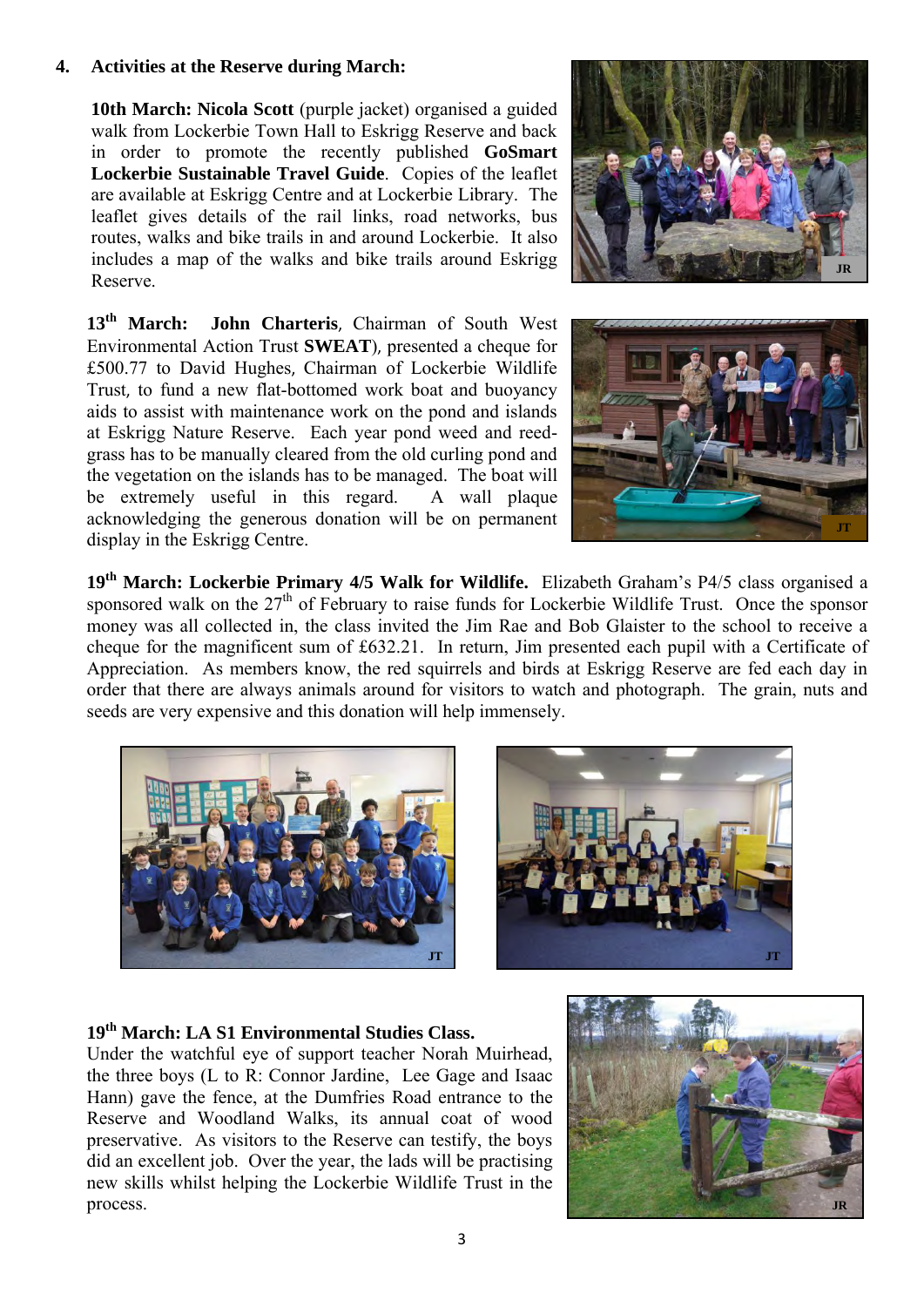## **23rd March: LA S2 & S3 Environmental Studies Classes.**

The pupils in these two classes joined forces on the Friday afternoon to give the generator box, trellis and ramp rails their annual coat of wood preservative. They worked well as a team and even had their supervisors helping in order to complete the task at the one visit.

## **25th March: Maintenance Day**

Volunteers (L to R: Rosie Miller, David Hughes and Karen Miller) worked with Jim Rae to give the outside of the Eskrigg Centre its annual coat of wood preservative. The weather was good on the day and the group even managed to coat the entrance ramp as well. In the following days the inside of the Centre was given a spring clean.

## **31st March: Saturday volunteers.**

On most Saturday mornings a team of three young volunteers, working towards their Duke of Edinburgh Award, may be seen helping to replace the boards alongside the path through the Reserve. On this particular Saturday, Innes Green and Duncan Burgess helped the Reserve Manager to lay some concrete slabs to form a base for the toilet tent. These two lads are normally joined by their friend Lewis Carruthers. Innes has now completed over 50 hours of voluntary work at Eskrigg Reserve and will be nominated for an MV Award – which gives national recognition from the Scottish Government for the voluntary work that young people do.

## **5. Easter Bunny:**

 $\sqrt{)}$ (='.'=)  $(")$  $")$  Did you know the Easter Bunny, portrayed nowadays as a rabbit, was originally a hare? In pre-Christian times the hare was the traditional spring animal because it was associated with Eostre (Ostara) the goddess of the dawn, spring and fertility. It's easy to see the connection as

hares are very fertile animals. They can have up to four litters in a year, and each litter can have up to four young (leverets). The females can actually conceive a second litter while still pregnant with the first.







## **6. Easter Eggs:**

Many birds have completed their courtship and are now busy building nests and, in some cases, incubating eggs. A number of empty Mallard eggshells have been seen. However, compared to last year, there are fewer crows around so perhaps we may be lucky and see some ducklings on the pond this year. The Little Grebes appear to be quite settled in their first nest site this year. Let's hope they too are successful. The Blue Tits are taking up residence in the same bird box as last year so we may be able to get some video footage.

[Photographs: Jim Rae (JR), Jim Thomson (JT), Sheena Weild (SW), Pam Copland (PC).]